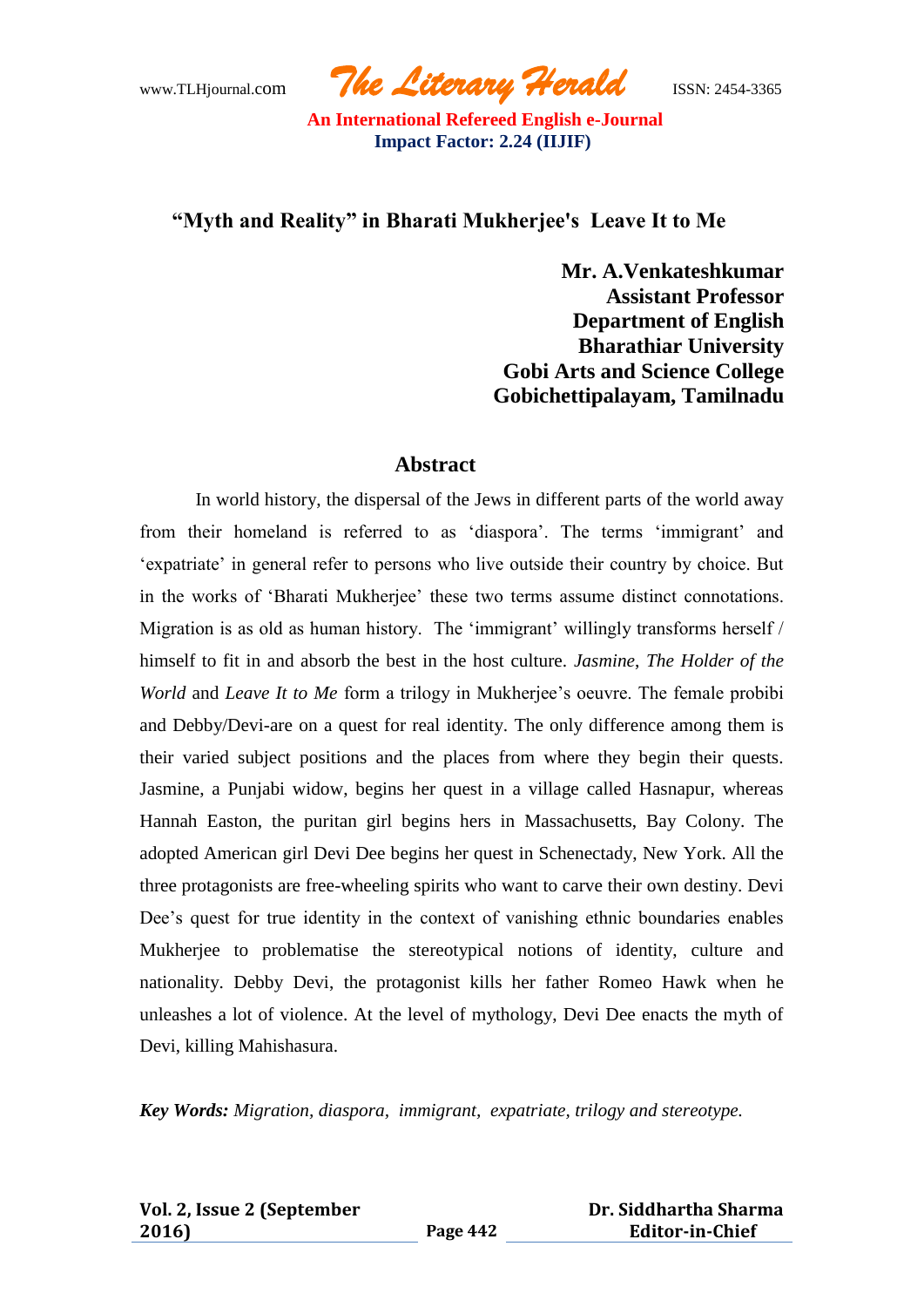www.TLHjournal.com *The Literary Herald*ISSN: 2454-3365

# **"Myth and Reality" in Bharati Mukherjee's Leave It to Me**

**Mr. A.Venkateshkumar Assistant Professor Department of English Bharathiar University Gobi Arts and Science College Gobichettipalayam, Tamilnadu**

## **Introduction**

Migration is as old as human history. The Bible talks about the exodus of Israelites from Egypt to Canaan, the Promised Land. Exodus of a different kind and for a different purpose takes place every day in different parts of the world. In world history, the dispersal of the Jews in different parts of the world away from their homeland is referred to as 'diaspora'.

The terms 'immigrant' and 'expatriate' in general refer to persons who live outside their country by choice. But in the works of 'Bharati Mukherjee' these two terms assume distinct connotations. The 'immigrant' willingly transforms herself / himself to fit in and absorb the best in the host culture. The immigrant experience, therefore, becomes a transformative process of the "self" in its relation to society.

## **Myth and Reality**

The idea for *Leave It to Me* came from a year spent by Mukherjee in Delhi twenty years before the publication of the novel. At that time the Delhi police created a sensation by arresting an Asian serial killer and three of his white-hippie-women accom-plices. The man, it was said, had the knack of befriending, robbing and killing people, particularly tourists from Europe, the United States and Canada in brutal ways. The victims were in variably young backpackers who were deceived by the serial killer"s physical attraction. Mukherjee attended the trial which was conducted in a dusty courtroom in Delhi. There was tension in the court because the accused was also highly skilled at the art of escaping. The prisoner was a short muscular man with fiery eyes and arrogant manner. Mukherjee felt that she was in the presence of evil for the first time. She felt repelled and fascinated by the evil incarnate. It took twenty years for Bharati Mukherjee to convert this disturbing confrontation with evil into a novel.

When the story unravels, Debby Di Martino is a fun-loving-twenty-three-yearold American girl. She is the adopted daughter of Manfred and Serena Di Maartino, an Italian-American couple of Schenectady, New York. Her bio-parents are 'lousy people who considered her lousier still and had left her to be sniffed at by wild dogs like a carcass in a mangy shade" (L 10) in the desert of Rajasthan, India. The Gray Nuns of the Sisters of Charity save the child, christen her Faustino after a typhoon and

| Vol. 2, Issue 2 (September |  |
|----------------------------|--|
| 2016)                      |  |

 **Dr. Siddhartha Sharma Editor-in-Chief**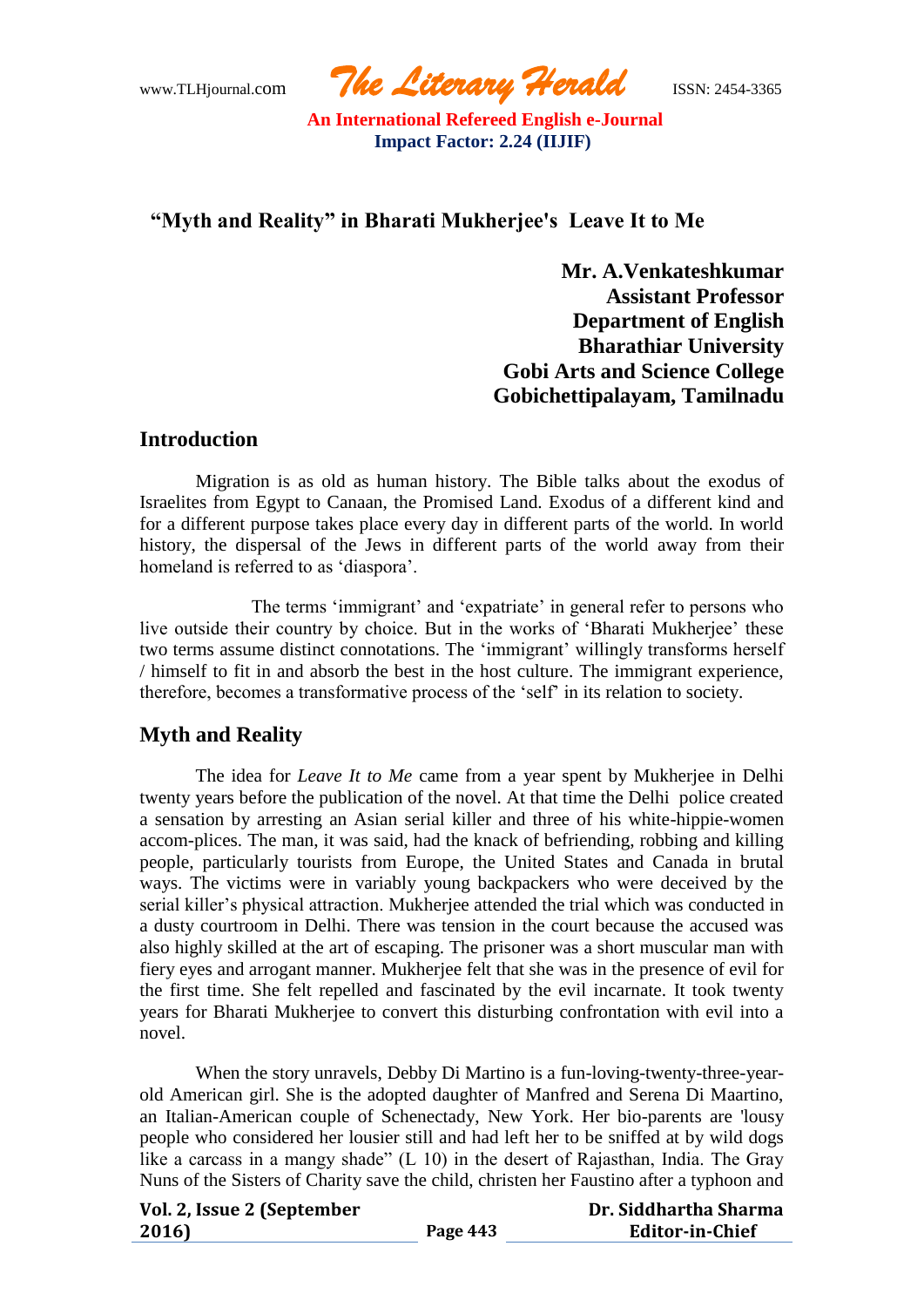www.TLHjournal.com *The Literary Herald*ISSN: 2454-3365

send her to the United States for adoption. In the context of diasporic dislocations, Debby"s immigration is quite different from that of others. Her dislocation is neither a willing nor a forced one. Genetic conflict begins in Debby very early in her life. The crossing of signals and the conflicting impulses are a result of the struggle between nature and nature. While shoveling snow in Schenectady, Debby smells "heady hibiscus scented breezes" and feels the "tropical heat and humidity" (L 9-10). While composing rhyming couplets in high school, she stumbles on her "psychic legacies" (L 52).

Mukherjee"s characters Tara Cartwright, Jasmine, Hannah, Tara Bishwapriya and Padma are passionate lovers, so is Debby. As a girl of thirteen, she falls for Wyatt, a twenty two year old graduate student at the University of Syracuse. Her relationship with Wyatt is significant for the prime reason that Wyatt is the first one to ask her about adoption. Besides, their relationship becomes a "power trip" (L 11) as Wyatt has all her police files. Wyatt leaves Debby abruptly with the prediction, "You know Debby, I can tell you"re going to be tall and beautiful very soon, and someday you"re going to be rich and powerful very soon, and someday you"re going to be rich and powerful" (L 14).

As a product of multi-racial mix, Debby feels that she is licky to be an orphan. She can programme her life the way she likes with the traits she has picked up from different back grounds. But it is difficult to explain to the Di Martinos that she needs to believe in a bigger picture as all orphans do. She thinks, "You"re just on loan to the Di Martinos. Treat them nice, pay your rent, but keep your bags packed" (L 17). This view is in line with an expatriate"s longing for his/her land of origin.

Debby"s progression from an adolescent lover to a mature lover begins in the summer of that year. Francis A. Fong, her first mature Asian lover falls first for her voice over the telephone and then for her voluptuous charm. Frankie is also an important person in Debby"s life because he is the prime mover behind Debby"s search for roots. She likes frankie"s fabricated stories of his childhood spent in Asia. It is evident that Frankie kindles and fosters a strong fascination for Asia in the mind of Debby. Frankie himself 'asalad of Asian genes' is her first mentor in her search for identity. He opens up a whole continent for Debby. Both Debby and Frankie have their needs. But they are different in the sense, Frankie needs to remember whereas Debby needs to discover. Swayed by Frankie's stories about Asia, Debby feels 'connected'. She wants to emulate Frankie's model of an 'immigrant.' In his case, there is no "crippling gratitude" and "Steerage" (L 29) to the host culture. Because of the changed political situation in Hong Kong, he relocates his family in New York. Frankie manages to change Debby"s perspective of America. To Frankie, the New World is 'as green and crisp as a freshly counterfeited hundred-dollar bill' (32). If Frankie had not jilted Debby in preference to a Chinese woman, Debby would have married him or even been his concubine. Embittered and infuriated by Frankie"s betrayal, Debby torches the house that Frankie had given her and leaves Saratoga Springs.

| Vol. 2, Issue 2 (September |          | Dr. Siddhartha Sharma  |
|----------------------------|----------|------------------------|
| 2016)                      | Page 444 | <b>Editor-in-Chief</b> |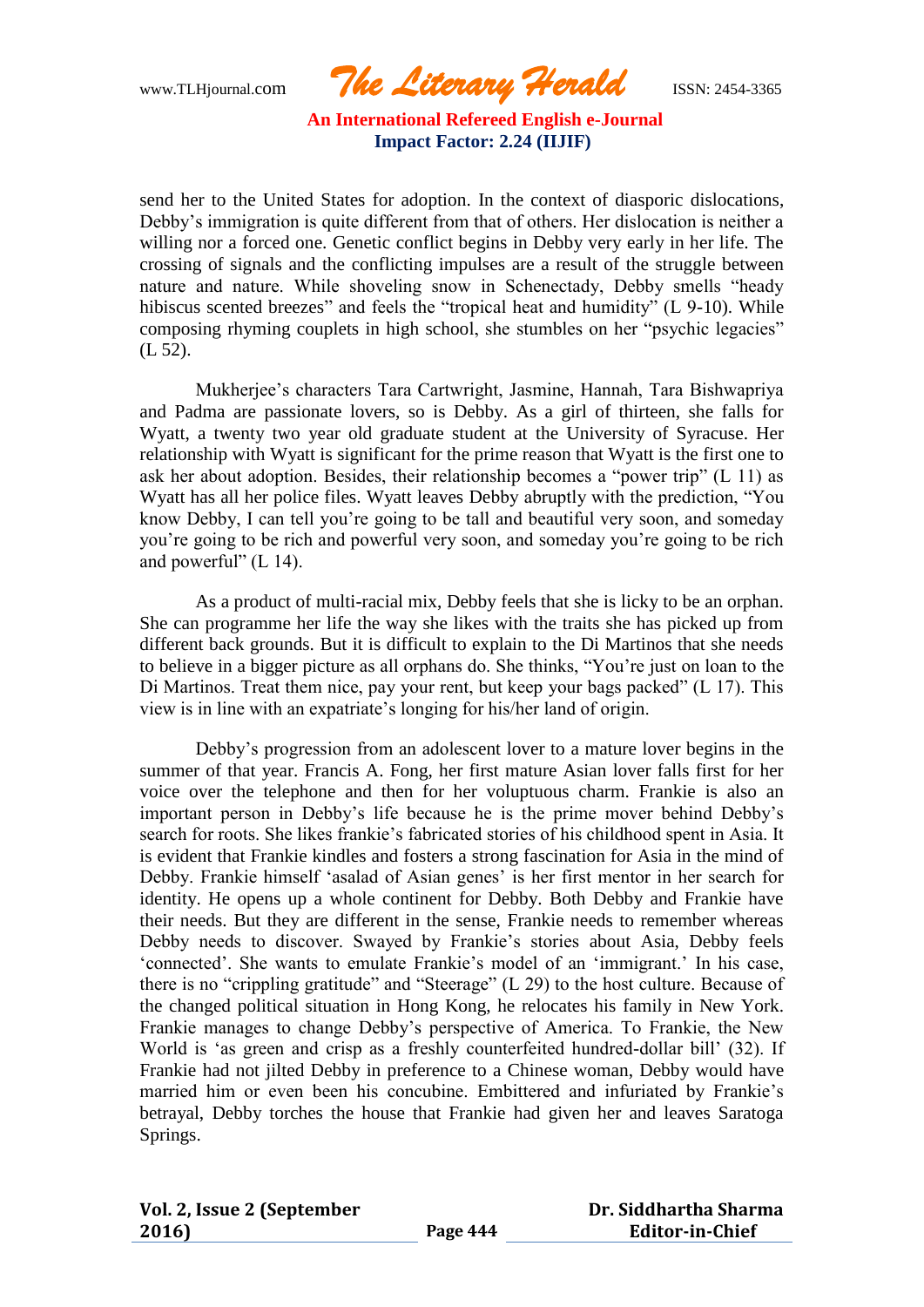www.TLHjournal.com *The Literary Herald*ISSN: 2454-3365

Despite this regression in her attempt to get "connected', Debby continues her search for her bio-parents. She ignores her foster-mother"s pleas not to leave her and sets out for San Francisco. Posed with different options, she decides to confront her "deadbeat mom" (L 59). On the Donner Pass, Debby picks up the name Devi from a vanity car plate and christens herself Devi Dee. Debby"s transformation to Devi Dee is an important episode in the novel as this is the point at which Mukherjee inter weaves Hindu mythology into the novel. The prologue clearly states the author"s intention to use myth as a framework for the immigrant tale of Devi Dee.

Devi Dee realizes her fractured identity when strangers claim her as a fellow lost in China town. In MacDonald's, an Indian blurts, "wanna catch a new Amitav?" Deep down Devi Dee envies both the Chinese waiter and the Indian student. They know who they are and what they have inherited. They cannot pass off as anybody else, whereas Debby"s identity is ambiguous. She thinks that her transformation as Devi Dee has made her stronger, quicker, sharper and rowdier. She believes the she has come into possession of her 'real' inheritance.

"When you inherit nothing, you are entitled to everything" (67) is Devi Dee's philosophy. As a foundling, Devi Dee has the moral right to seize not just a city nut an entire neighbourhood and fashion a block or two into a home. Finally, Haight-Ashbury becomes her home, her space and her turf. Though Devi Dee"s choice of Haight-Ashbury is coincidental, it is in this place that her bio-parents spent the best and sensual part of their lives. She makes friends with street people like Duvet Man, Tortilla Tim, Gabriel, Beamer Bob, Snorting Sam and Whammy Pammy. She feels a kind of kinship with outlaws and dropouts. The lesson that Devi Dee learns from Haight is, "Nothing in appearance or behavior need cost a drop of dignity" (L 69).

The next person who is crucial in Devi Dee"s quest in Ham the filmmaker and her future lover. She realizes that she is emotionally dependent on Ham, Ham introduces Devi Dee to Jess Du Pree, her bio-mom and owner of Leave It to Me, the hottest media escorting agency. Her job is to accompany authors on promotional tours of their books. Ham also arranges a detective called Fred Pointer to get more details about Devi Dee"s bio-parents. Rajeev Raj, Fred"s contact in India gives vital clues about Romeo Hawk, a sex-guru, a serial killer and his harem of white hippies in the Seventies. Fred Pointer dies under mysterious circumstances. Romeo Hawk comes in the guise of Ma Varuna, an author escorted by Leave It to Me. He kills both Jess Du Pree and Ham. Devi, who has been a mute spectator so far, transfigures herself as Devi, the avenging deity, kills her bio-father and merges with the elements of Nature.

The title of the novel, *Leave It to Me* is very significant. The title can be interpreted in many ways. It could be a statement of an immigrant who wants to remake/reinvent himself/herself on his/her own terms. Immigrant experience is essentially an individual experience. Devi Dee wants to be left alone to deal with her fragmented self. At another level, the novel deals with the universal theme of the struggle between Good and Evil. As the ferocity of Evil in the world becomes rife, Goddess Devi wants the mortal beings to leave it to her to deal with. As Nature also

| Vol. 2, Issue 2 (September |          | Dr. Siddhartha Sharma  |
|----------------------------|----------|------------------------|
| 2016)                      | Page 445 | <b>Editor-in-Chief</b> |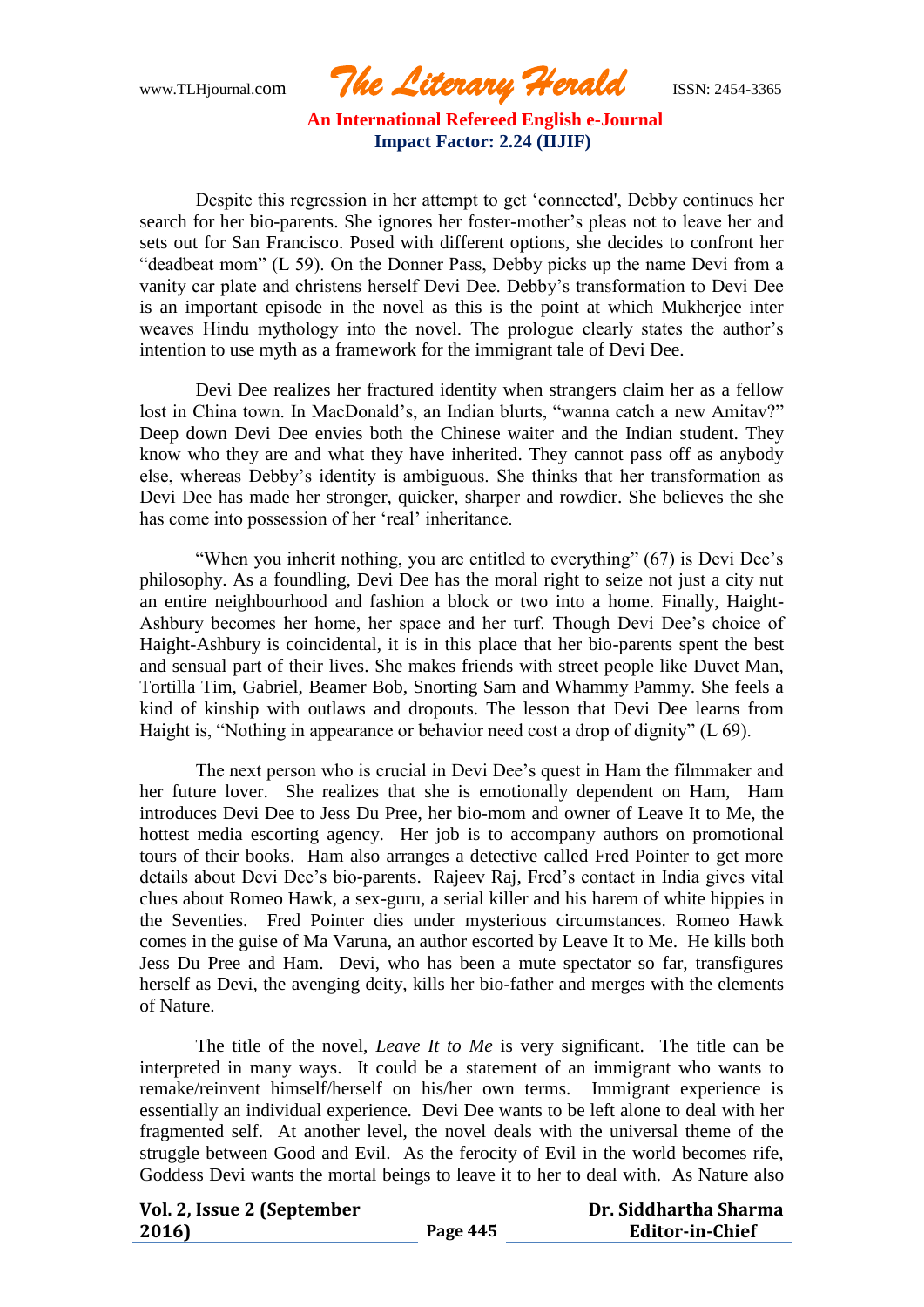www.TLHjournal.com *The Literary Herald*ISSN: 2454-3365

forms a part of the apocalyptic moment, Leave It to Me is the call of Nature which is ready to dispense natural justice according to the rules governing the universe.

Devi Dee"s image changing self comes to light when she understands that she has different features of her sister Angela. Her junior-year growth spurt ends leaving her nearly at five-nine. She is a tall girl in a small school, a beautiful girl in a plain family, an exotic girl in a very American town. Her voice is a throaty whisper in a family of choir singers and a town of chirpy sopranos. But she is not tall, beautiful or exotic enough to trust any of it, and she makes up her mind to find out if she is someone special or just another misfit (16). She starts questioning: who are you when you don"t have a birth certificate, only a poorly typed, creased affidavit sworn out by a nun who signs herself Sister Madeleine, Gray Sisters of Charity? And, in place of memory, impressions of white-hot sky and burnt-black leaves? Nothing to keep you on the straight and narrow except star bursts of longing? (16)

Actually Devi Dee"s search for her bio-parents is triggered by her curiosity about "mugged identities" (16). Such a curiosity is fostered constantly and Fred Pointer, Curiosity about one"s unknown past is understandable, but the goal of an "immigrant" should be to master the past and head on to the future. Instead, Devi Dee burns the edifice she has built in the host culture and sets out on a search for her bioparents. Under the pretext of taking revenge on her bio-parents, she traverses the length and breadth of the host culture. Ultimately, as irony would have it, she discovers her adopted land. She discards her foster parents and neglects her participation in a big life in the United States. She romanticizes and exoticises her past. She derives vicarious pleasure in her contact with people who have been associated with Asia. Mukherjee's writings explore the theme of the making of new Americans and the consequent transformation of America. These themes have thrust themselves into her fiction because of her personal daily experiences as a naturalized American citizen.

"You are pretty special Devi […] two continents went into your making" (105) says Fred Pointer, the detective. Devi Dee is special in the sense, she is a wonderful combination of the East and the West. Her mother is a Californian and her father is a Eurasian. Born in India, she is also the product of the sensual phase in the cultural history of the world. Her exotic self has won her a wealth of friends in the multiracial, multiethnic society like the United States. With this rich background, she could have contributed positively to the host culture. But she craves for her "psychic legacies" and wants to belong to a remote part of India where she was born. As her identity is yet to be fixed, she could have remade herself drawing the best out of all cultures. But she wants to wallow in her exotic self. She does not understand that she would be exotic and special only in a multi-ethnic society. Tempted by the intriguing part of herself, she begins her search for the illusory and ends up as a drifter. Her fragmented self is the product of the tug of forces between the adopted land and the land of origin. Such a conflict does not help in integrating the self but instead results in further change of the self.

| Vol. 2, Issue 2 (September |          | Dr. Siddhartha Sharma  |
|----------------------------|----------|------------------------|
| 2016)                      | Page 446 | <b>Editor-in-Chief</b> |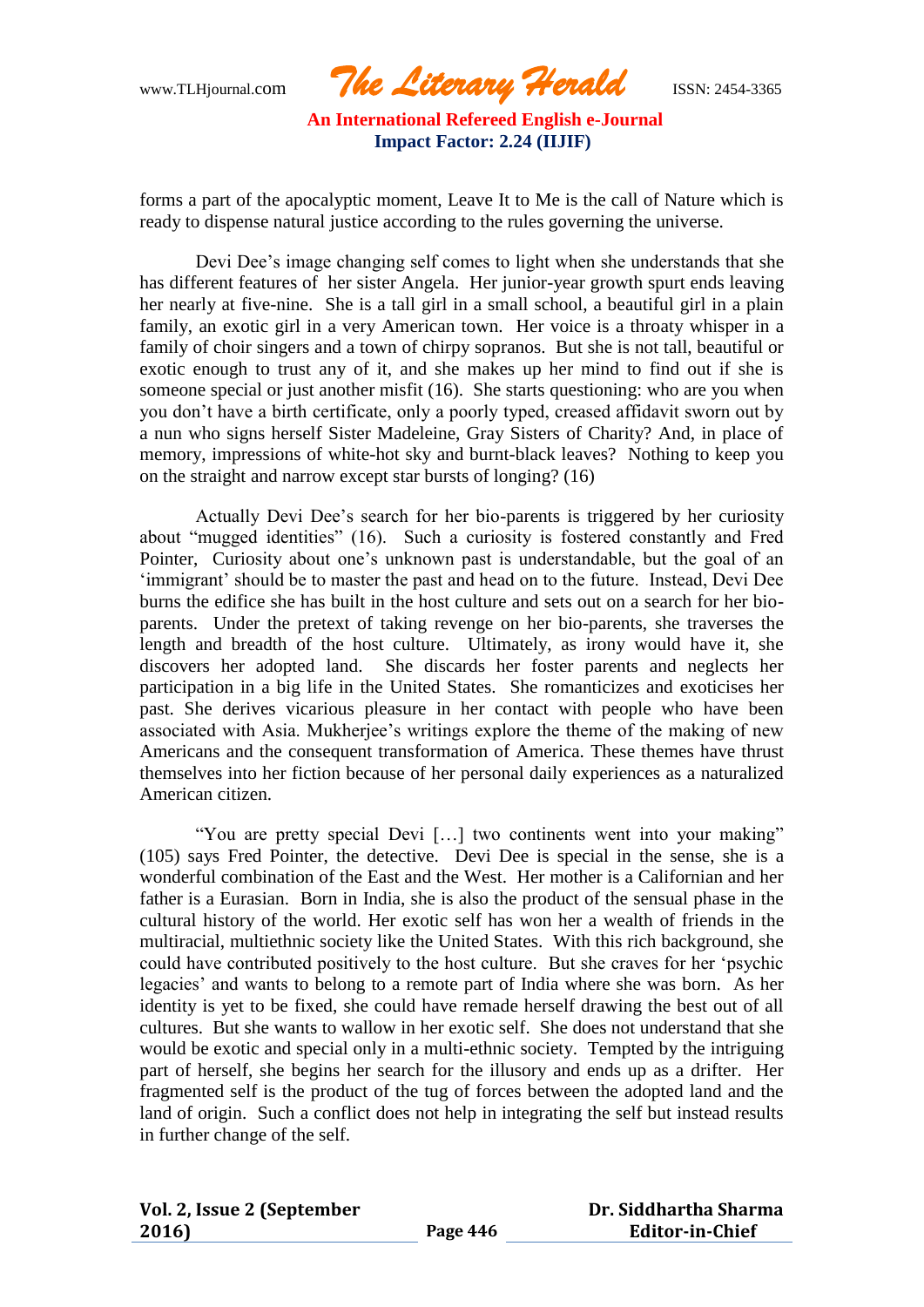www.TLHjournal.com *The Literary Herald*ISSN: 2454-3365

There are other "immigrant" characters in the novel that are worth mentioning. The Martinos are 'immigrants' in the ideal sense of the term. They are European immigrants from Italy settled in the United States. They have remade themselves in the adopted culture. But, Frankie Fong, the ex-lover of Devi Dee is a typical "expatriate". As an expatriate Asian, he distances himself from the host culture and differentiates himself from others. In his mind, Asian and American are two different mental constructs. Frankie believes that Asian"s philosophy of life is to convert their desires into basic needs whereas Americans convert even their basic needs into desires. This makes a lot of difference between the Asians who live in order to earn and hoard whereas Americans earn only to live. Frankie philosophises, "Americans convert needs into wants; Asian wants into needs" (35). Frankie lives in America only to transact business. But Devi Dee does not belong to any of these groups.

As in Jasmine, Mukherjee has made use of the Hindu myth of Maha Devi bring out effectively the struggle between the good and the evil. The final encounter between Devi and Romeo Hawk has more to do with justice rather than revenge. This is the point at which the story gains mythical strength. When asked why she investigated such a disturbing personal encounter with evil through the lens of myth, Mukherjee said:

I wrote the story of Goddess Devi in the prologue to provide a template for reading the novel. I hoped the prologue would allow the reader to react to Debby/Devi's actions. In the myth I use, Devi the goddess slays the Buffalo Demon because she is charged with that mission by the Cosmic Spirit. The Cosmic Spirit makes her its agent for ridding the world of evil on that occasion. I intended for all of Debby/Devi"s experiences to be interpreted by the reader as visitations from God. […] Jess, Debby"s biological mother, is villainous on a pettier, more human scale. She is just a flower child gone nasty. The story of the Goddess Devi-also known as Maha Devi or the Great Goddess-is also very much a part of my personal experience. It is recited with great feeling in Sanskrit during the most important Bengali Hindu religious festivals. I can still hear my father, who was a scientist and the founder of a successful pharmaceutical company. Chanting this musical passage about Goddess Devi slaying the Buffalo-Demon in his clear-toned, authoritative voice. (Conversation 1)

Debby's self-transformation into Devi in the story is of great significance though Mukherjee has deliberately underplayed it. The story of Devi Dee is a replay of the episode narrated in "Devi Mahatmya," a famous poem sung to the glory of the Goddess. It recounts the story of the Goddess"s Victory over the buffalo demon Mahishasura. The Hindu mythology talks about three kinds of states. The "Sattva" is pure state. The "Devas" represent this pure state. The "Rajas" is a mixture of pure and impure state, which is represented by the humans. The 'Tamas' is an impure state. The Demons represent this state. The impure state has to be destroyed only to protect. The myth of Devi"s victory over Mahishasura is used to enact this drama of protection through destruction. Mahishasura the buffalo-demon is the King of Asuras. In the battle between Gods and Asuras, the Asuras become victorious and Mahishasure becomes the King of Heaven in Indira's place. Subsequently, the Gods'